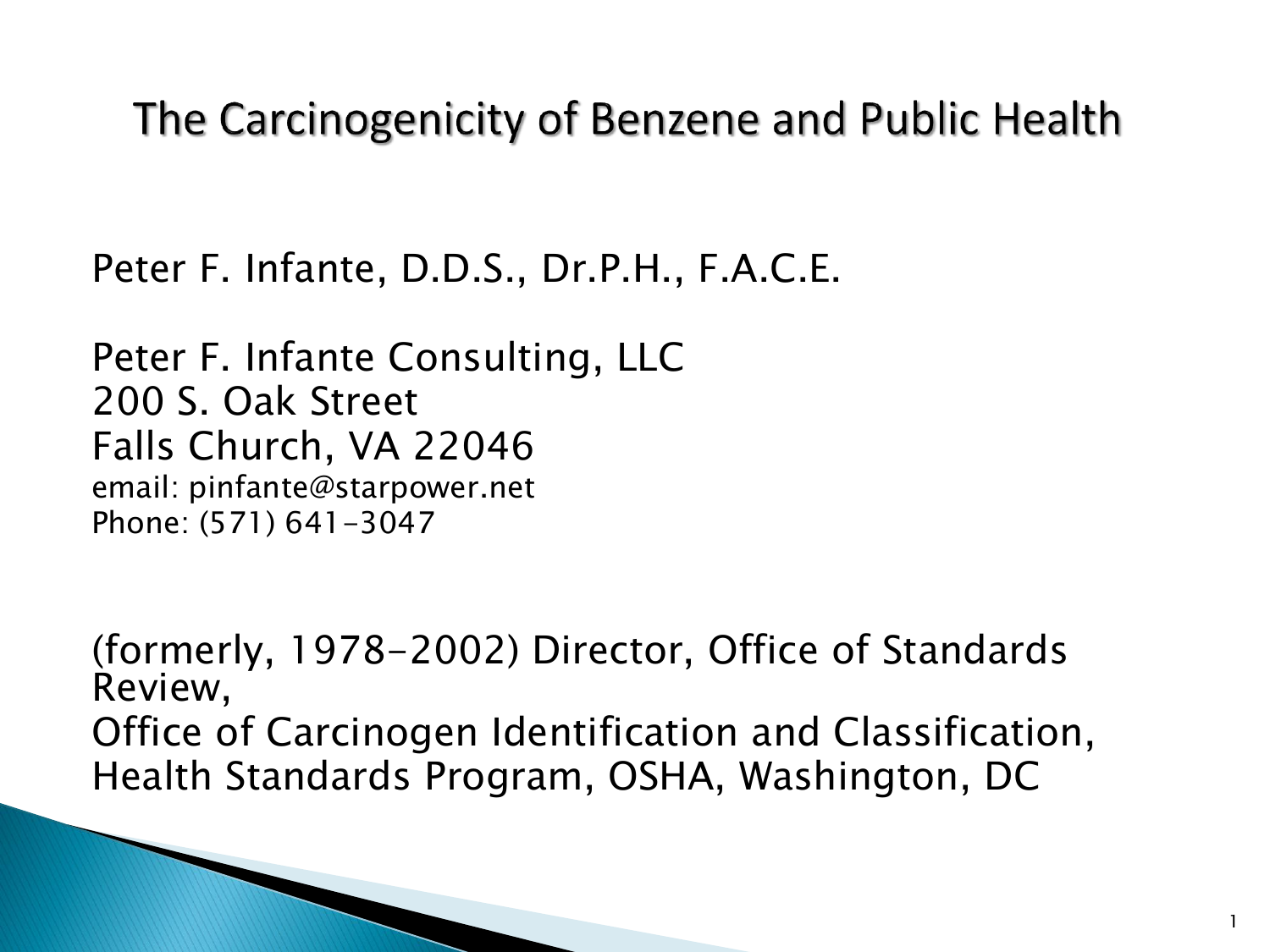#### **BRIEF EARLY HISTORY OF BENZENE TOXICITY: KEY DATES**

**1897 - SANTESSEN** PUBLISHES FIRST LITERATURE REPORT OF CHRONIC BENZENE POISONING, OR APLASTIC ANEMIA. 4/9 YOUNG WOMEN WITH AA WORKING IN A BICYCLE FACTORY DIED WITHIN 1-4 MONTHS OF INITIAL EXPOSURE.

**1928 - DELORE & BORGOMANO** REPORT FIRST CASE OF LEUKEMIA RELATED TO BENZENE EXPOSURE -- OCCURRED IN ITALY (ALL)

**1938 – PENATI & VIGLIANI** REPORT AA WITH BONE MARROW HYPERPLASIA AND ACUTE AND CHRONIC LEUKEMIA

**1971 - AKSOY** BEGINS TO REPORT CASES OF APLASTIC ANEMIA AND LEUKEMIA AMONG TURKISH SHOE AND BOOT WORKERS USING SOLVENTS WITH HIGH BENZENE CONTENT; 14% OF APLASTIC ANEMIA CASES CONVERT TO AML

**1976 - VIGLIANI** REPORTS THERE ARE > 150 CASES OF BENZENE-LEUKEMIA IN LITERATURE; 17% OF AA CASES IN ITALIAN SHOE INDUSTRY CONVERTED TO AML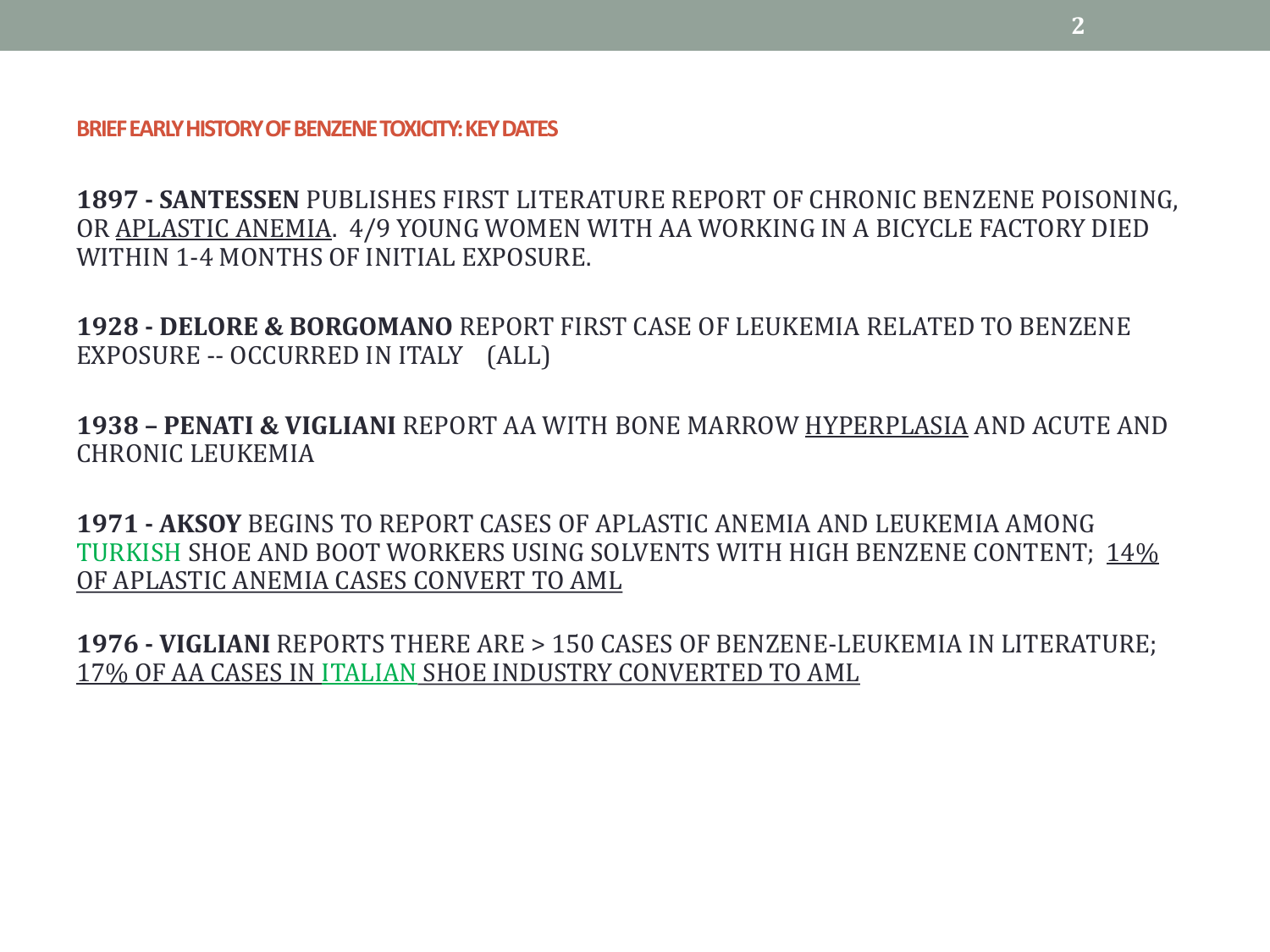AFTER ACCEPTANCE BY CLINICIANS THAT BENZENE WAS A KNOWN CAUSE OF LEUKEMIA, AUTHORITATIVE NATIONAL AND INTERNATIONAL ORGANIZATIONS HAD DIFFICULTY ACCEPTING THE EVIDENCE FROM TURKEY OR ITALY ….

**1977 - INFANTE** ET AL. PUBLISHE 5-10-FOLD RISK OF LEUKEMIA AMONG PLIOFILM RUBBER WORKERS EXPOSED TO BENZENE

ONLY AFTER THE **INFANTE ET AL. 1977** STUDY WAS BENZENE GENERALLY ACCEPTED AS A CAUSE OF AML.

**1977 - OSHA** ISSUES EMERGENCY TEMPORARY STANDARD FOR BENZENE 10→1 PPM

**1987 – OSHA FINAL STANDARD** DETERMINATION: SIGNIFICANT LEUKEMIA RISK AT 4.5 PPM-YEARS CUMULATIVE EXPOSURE (0.1 X 45 YEARS)

**1982-2017 –** QUANTITATIVE RISK ASSESSMENTS INDICATE THE "PLIOFILM STUDY" IS PROVIDING LEUKEMIA RISKS THAT ARE DIVERGENT FROM OTHER STUDIES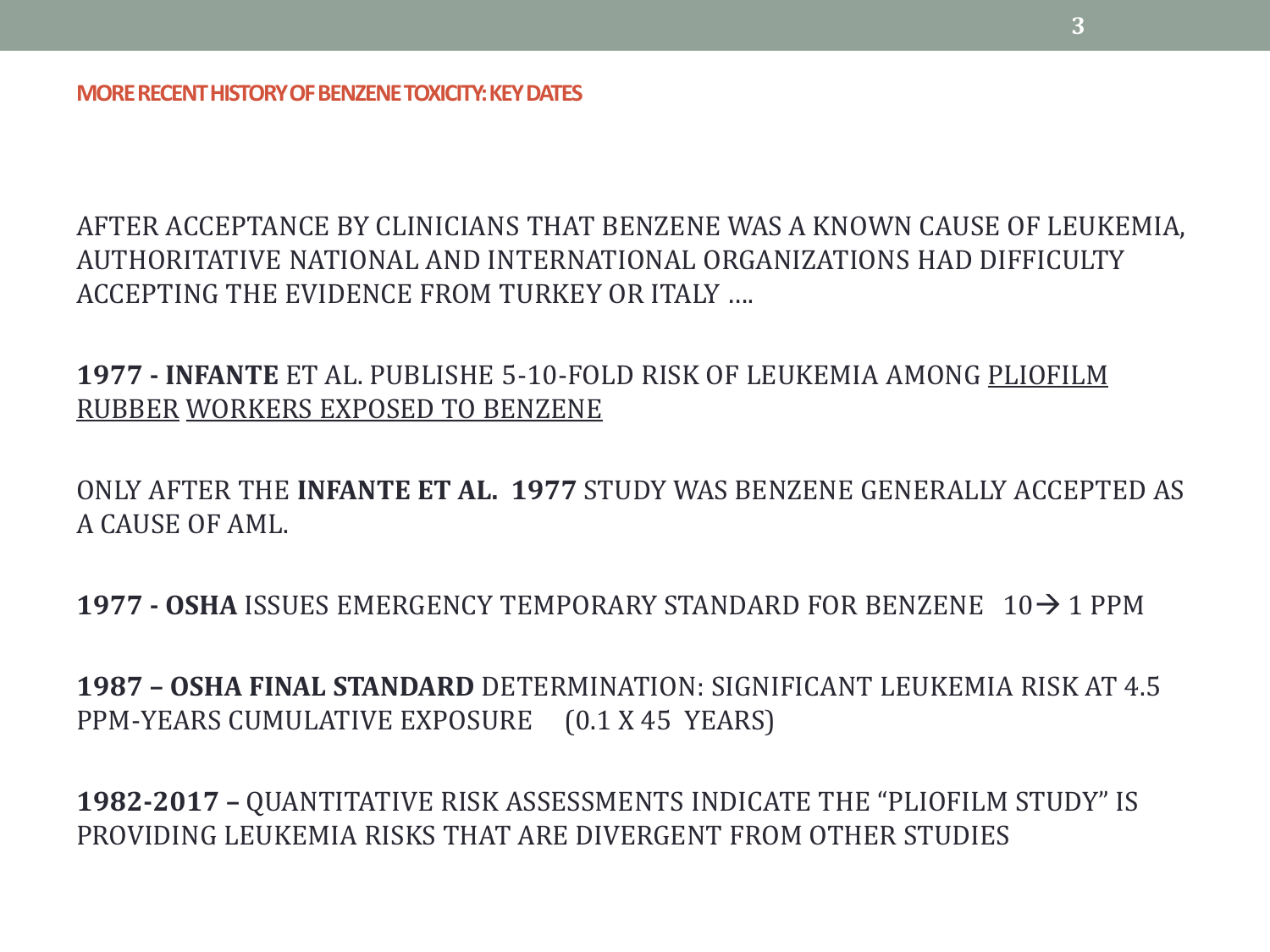## Pliofilm Cohort Revisited

### Sources Used For Historical Review of Pliofilm Cohort

All publications of the Pliofilm cohort to date Notes from NIOSH staff members who copied the employment records at the Goodyear facility (1976)

Records of the Pliofilm workers (both cohort and non-cohort members) categorized as deaths from leukemia, aplastic anemia, benzol poisoning, or other blood related disease while I was employed at NIOSH (1975-1978)

Personal notes and other documents from the conduct of the initial cohort follow-up Correspondence with NIOSH Pliofilm investigators after 1978 while I was employed at OSHA

Testimony and other documents submitted to the OSHA Benzene Rulemaking Docket between 1976 and 1987, with particular reference to a report, testimony and cross examination and exhibits of Dr. Marvin Sakol, the treating hematologist for all but one of the blood disease patients identified during the study

News articles published in the Akron Beacon Journal during the time NIOSH was conducting its initial follow-up of the Pliofilm cohort (1976) –DETAILED REPORTING OF DIAGNOSES AND EXPOSURES FOR PLIOFILM LEUKEMIA CASES

Internal memoranda related to contract work for API benzene quantitative risk assessment; Recently obtained Goodyear Tire and Rubber Company internal memoranda dated March 20, 1978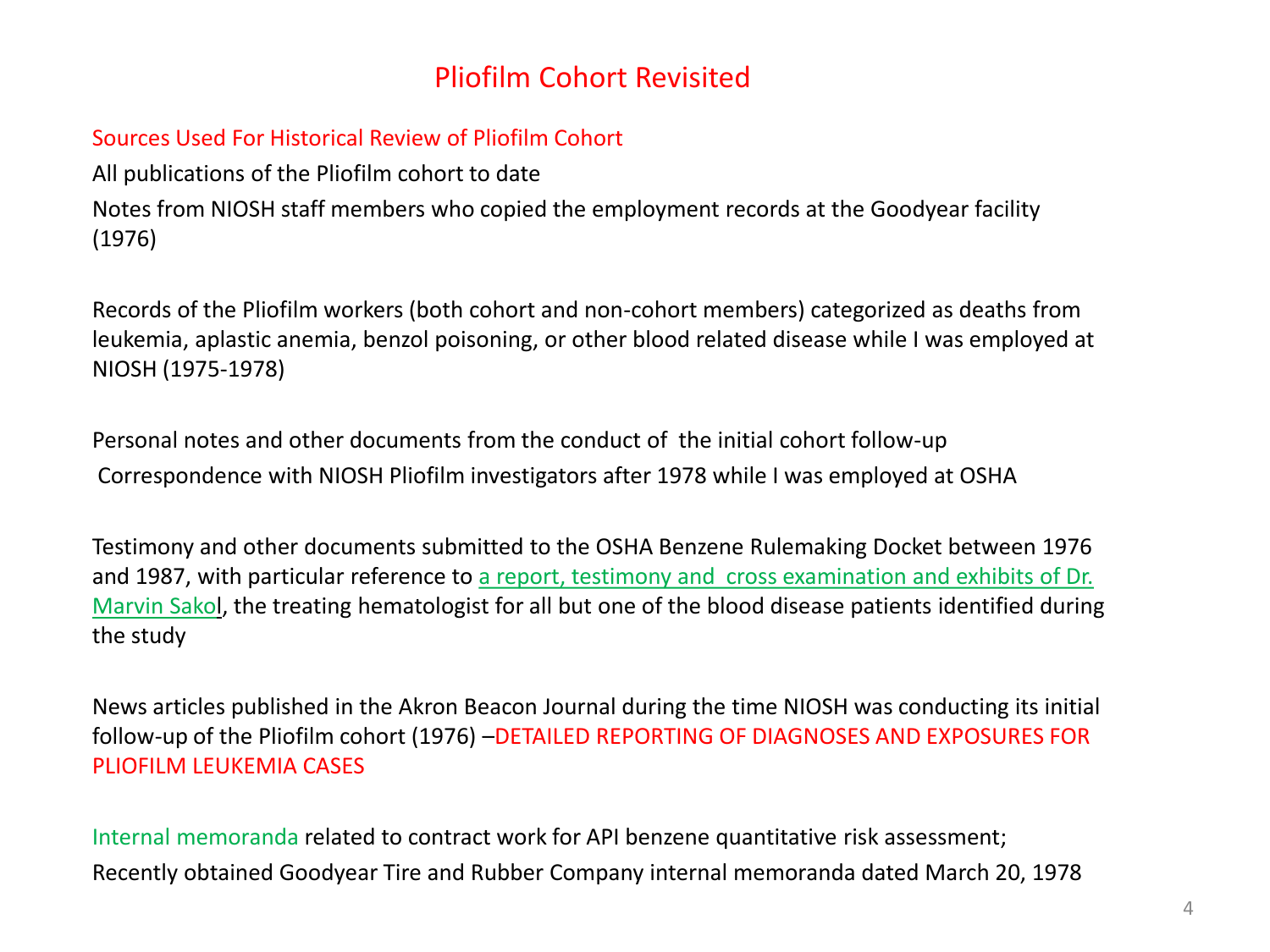## **Leukemia Deaths That Occurred Between 1950-1964 Among White Males Who Worked in the AKRON Pliofilm Department**

| Year of<br><b>Death</b> | Age at<br><b>Death</b> | <b>Cause of Death-ICD Code</b><br>in Effect at Time of death                                                                                                                                                                                                                                                                    | <b>Treated by</b><br>Dr. Sakol | Leukemia<br>death# | <b>Source</b><br>ref#                                 |
|-------------------------|------------------------|---------------------------------------------------------------------------------------------------------------------------------------------------------------------------------------------------------------------------------------------------------------------------------------------------------------------------------|--------------------------------|--------------------|-------------------------------------------------------|
|                         |                        | <b>COUNTED LEUKEMIA DEATHS AMONG MEMBERS OF DEFINED COHORT</b>                                                                                                                                                                                                                                                                  |                                |                    |                                                       |
| 1957                    | 57                     | Acute monocytic leukemia (204.2)                                                                                                                                                                                                                                                                                                |                                | 1                  | Rinsky 2002                                           |
| 1958                    | 60                     | Acute myelocytic leukemia (204.3)                                                                                                                                                                                                                                                                                               | $\pm$                          | $2*$               | Rinsky 2002                                           |
| 1960                    | 65                     | Acute myelogenous leukemia (204.3)                                                                                                                                                                                                                                                                                              | $\pm$                          | 3                  | Rinsky 2002                                           |
| 1961                    | 62                     | Di Guglielmo's acute myelocytic leukemia (204.3)                                                                                                                                                                                                                                                                                | $\pm$                          | $4*$               | Rinsky 2002                                           |
| 1961                    | 57                     | Acute granulocytic leukemia (204.3)                                                                                                                                                                                                                                                                                             | $\ddot{}$                      | $5*W$              | Rinsky 2002                                           |
|                         |                        | "UNCOUNTED" LEUKEMIA DEATHS AMONG MEMBERS OF DEFINED COHORT                                                                                                                                                                                                                                                                     |                                |                    |                                                       |
| 1954                    | 48                     | AML changed to aplastic anemia on discharge<br>diagnosis so widow could receive worker's<br>compensation; DC indicated an immediate cause of<br>death as benzol poisoning-industrial (ICD-7 882)                                                                                                                                | $+$                            | 6                  | Sakol 1977a<br>Rinsky 1981                            |
| 1961                    | 51                     | AML diagnosed by Dr. Sakol based on BM, previous<br>peripheral blood analysis indicated anemia and<br>thrombocytopenia; DC indicated "pneumonia due to<br><b>hemorrhagic diathesis</b> (autopsy pending)" & coded<br>(ICD-7 296); company physician had diagnosed<br>him with heart disease and referred him to<br>cardiologist | $+$                            | 7                  | <b>Balz 1976</b><br>Sakol 1977a<br>Infante 1977 notes |

•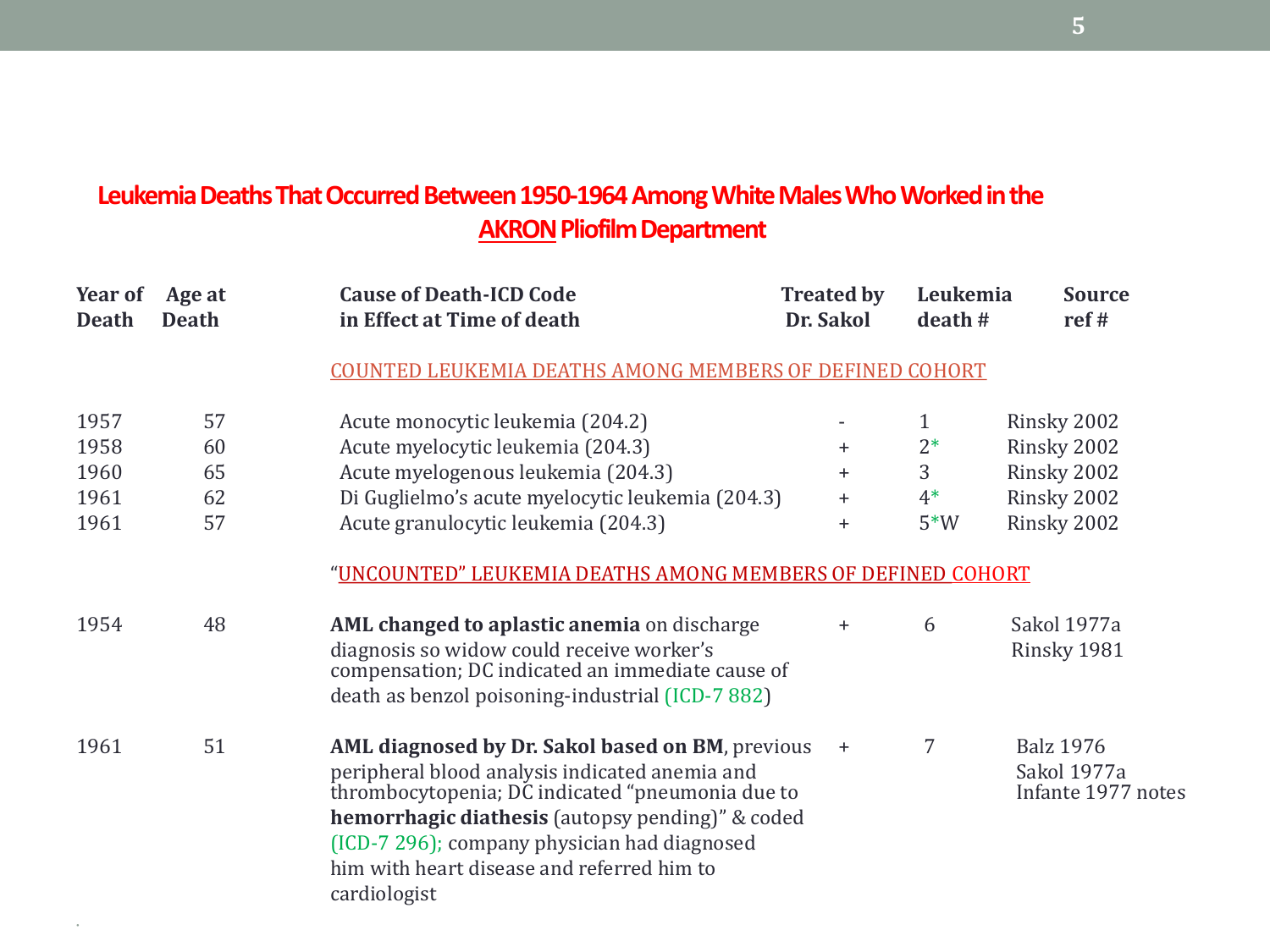### **Table 1 (continued)**

| Year of<br><b>Death</b> | Age at<br><b>Death</b> | <b>Cause of Death-ICD Code</b><br>in Effect at Time of death                                                                 | <b>Treated by</b><br>Dr. Sakol | Leukemia<br>death# | <b>Source</b><br>ref# |
|-------------------------|------------------------|------------------------------------------------------------------------------------------------------------------------------|--------------------------------|--------------------|-----------------------|
|                         |                        | "MORE UNCOUNTED" LEUKEMIA DEATHS FROM THE AKRON PLIOFILM OPERATION                                                           |                                |                    |                       |
| 1963@                   | <b>UK</b>              | AML Based on BM; No additional information                                                                                   | $+$                            | 8                  | Sakol 1977a           |
| UK@                     | <b>UK</b>              | Leukemia—not able to locate family member<br>to obtain permission to release name                                            | $\pm$                          | 9                  | Sakol 1977b           |
| UK@                     | <b>UK</b>              | Leukemia-hematologist threatened with<br>law suit by family member still employed<br>at Goodyear if name of patient released | $\pm$                          | 10                 | Sakol 1977b           |

AML = acute myelogenous leukemia; UK = unknown, but likely diagnosed by 1963 (**Sakol 1977b**)  $*$  = told by Company MD, they had "anemia;"  $@$  = no medical records available from Goodyear

\_\_\_\_\_\_\_\_\_\_\_\_\_\_\_\_\_\_\_\_\_\_\_\_\_\_\_\_\_\_\_\_\_\_\_\_\_\_\_\_\_\_\_\_\_\_\_\_\_\_\_\_\_\_\_\_\_\_\_\_\_\_\_\_\_\_\_\_\_\_\_\_\_\_\_\_\_\_\_\_\_\_\_\_\_\_\_\_\_\_\_\_\_\_\_\_\_\_\_\_\_\_\_\_\_\_\_\_\_\_\_\_\_\_\_\_\_\_\_

Source: Infante, PF (2013) Benzene and leukemia, Pliofilm revisited: I. An historical review of the leukemia deaths among Akron Goodyear Tire and Rubber Company employees. IJOEH 19: 215-222.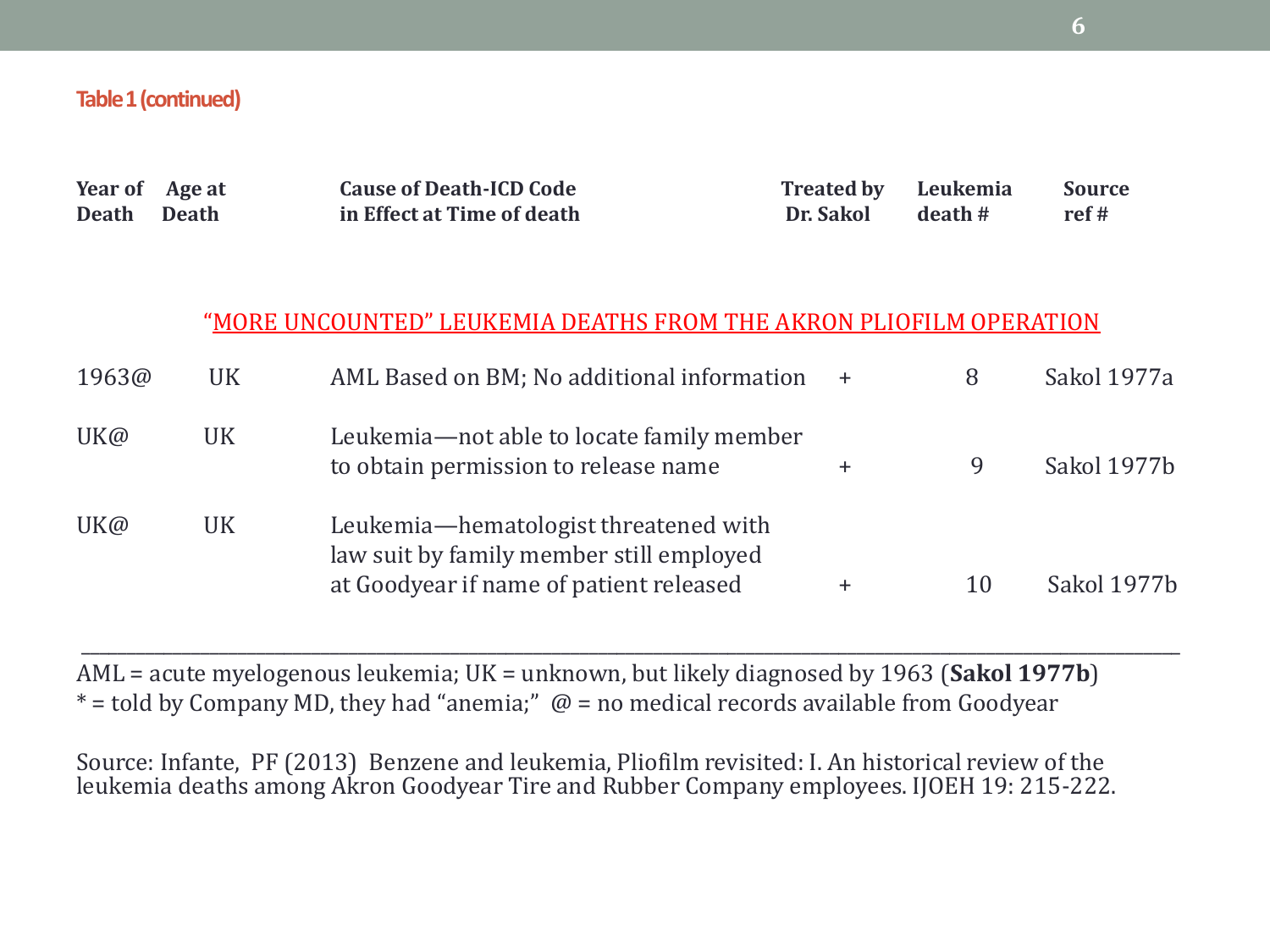Excerpts From Testimony of Akron, Ohio Hematologist During OSHA 1977 Benzene Hearing

When he inquired in the late 1950s about chemical exposures in Pliofilm for workers who had quarterly blood tests, was informed BY COMPANY MD "**all chemicals had been tested and are non-toxic. The blood counts are just a routine thing to avoid government trouble" and "this is none of your business**."

Three workers whom he diagnosed with AML informed him they had considerable exposure in Pliofilm manufacturing to a substance called "**urbine**."

Was told by Company MD that urbine had been checked out and "**found to be entirely innocuous**," yet, the company code name for benzene was "urbine."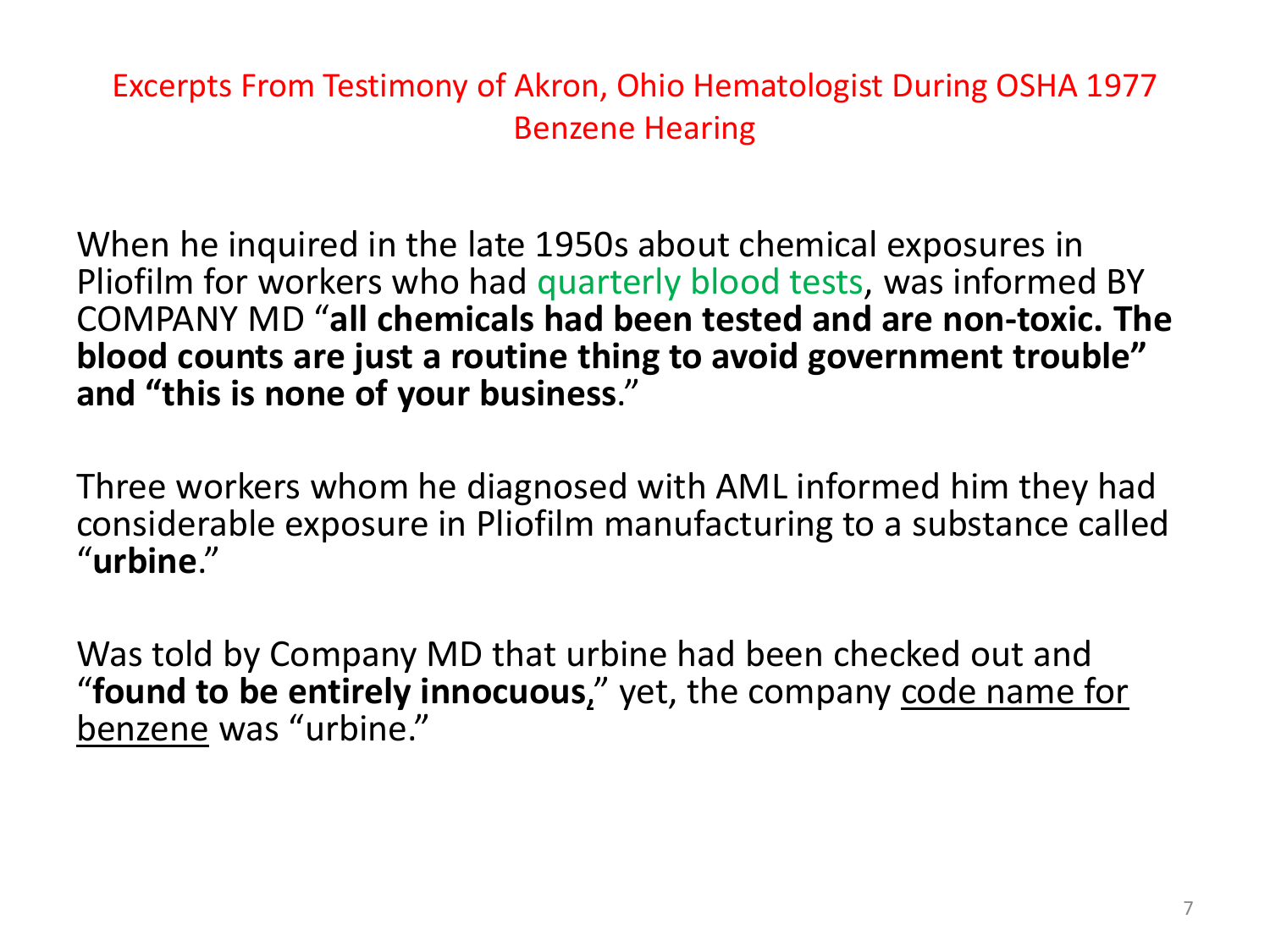C.A Johnson, M.D., Corporate Medical Director, Goodyear Tire and Rubber Company, Internal Memorandum, March 29, 1978 – Pliofilm Deaths Due to Leukemia Between 1950-1969 Akron, Ohio

Cases No. 4, 6, 7 Not in NIOSH Study

### Table III

Deaths Due To Leukemia

|                                           | Case         | Age | Year | Maximum Exposure       |
|-------------------------------------------|--------------|-----|------|------------------------|
|                                           | 1            | 60  | 1958 | 13.38 years            |
| áber Company, Internal Memorandum,        | $\mathbf{z}$ | 62  | 1961 | 21.93                  |
| een 2958-2968 Alaren, Ohio                | 3            | 82  | 1974 | 1.70                   |
| mi.e.<br>Maxdonas Exposure<br>15.58 years | 4            | 57  | 1957 | 14.95                  |
| 21.93<br>1.70<br>14,99<br>8.70            | 5            | 65  | 1960 | 8.70                   |
| 22.43<br><b>Beach</b><br>3,56             | 6            | 64  | 1966 | 22.43                  |
|                                           | 7            | 58  | 1950 | <i>Bearing</i><br>3.56 |
| $\pm 1$                                   |              |     |      |                        |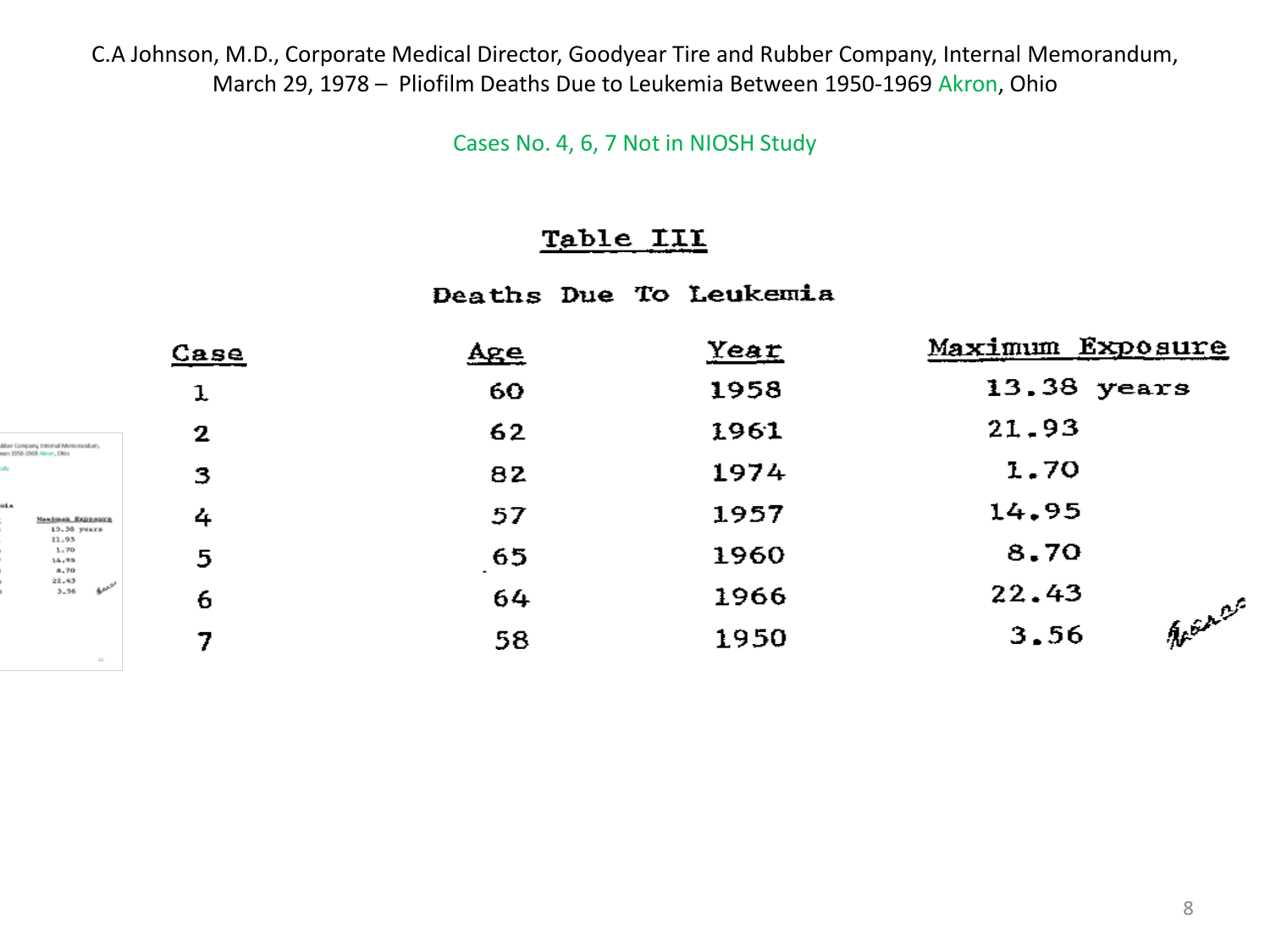# Summary of Estimated Unaccounted for Leukemia Deaths from Akron Only Portion of Pliofilm Cohort (N = 8)

Source **Number of leukemia deaths** 

| Cohort member death changed from AML to AA              | $+1$ |
|---------------------------------------------------------|------|
| Cohort member diagnosed by Dr. Sakol as AML             |      |
| (DC indicated hemorrhagic diathesis,                    |      |
| autopsy pending, no final report)                       | $+1$ |
|                                                         |      |
| Sakol OSHA 1977 testimony he could not release names    |      |
| Of 3 Pliofilm workers he Dx with AML                    | $+3$ |
|                                                         |      |
| C. Johnson, MD, March 20, 1978 Goodyear internal memo   | $+3$ |
| (not identified by NIOSH of by Dr. Sakol)               |      |
|                                                         |      |
| Estimated total missing leukemia deaths from Akron only | 8    |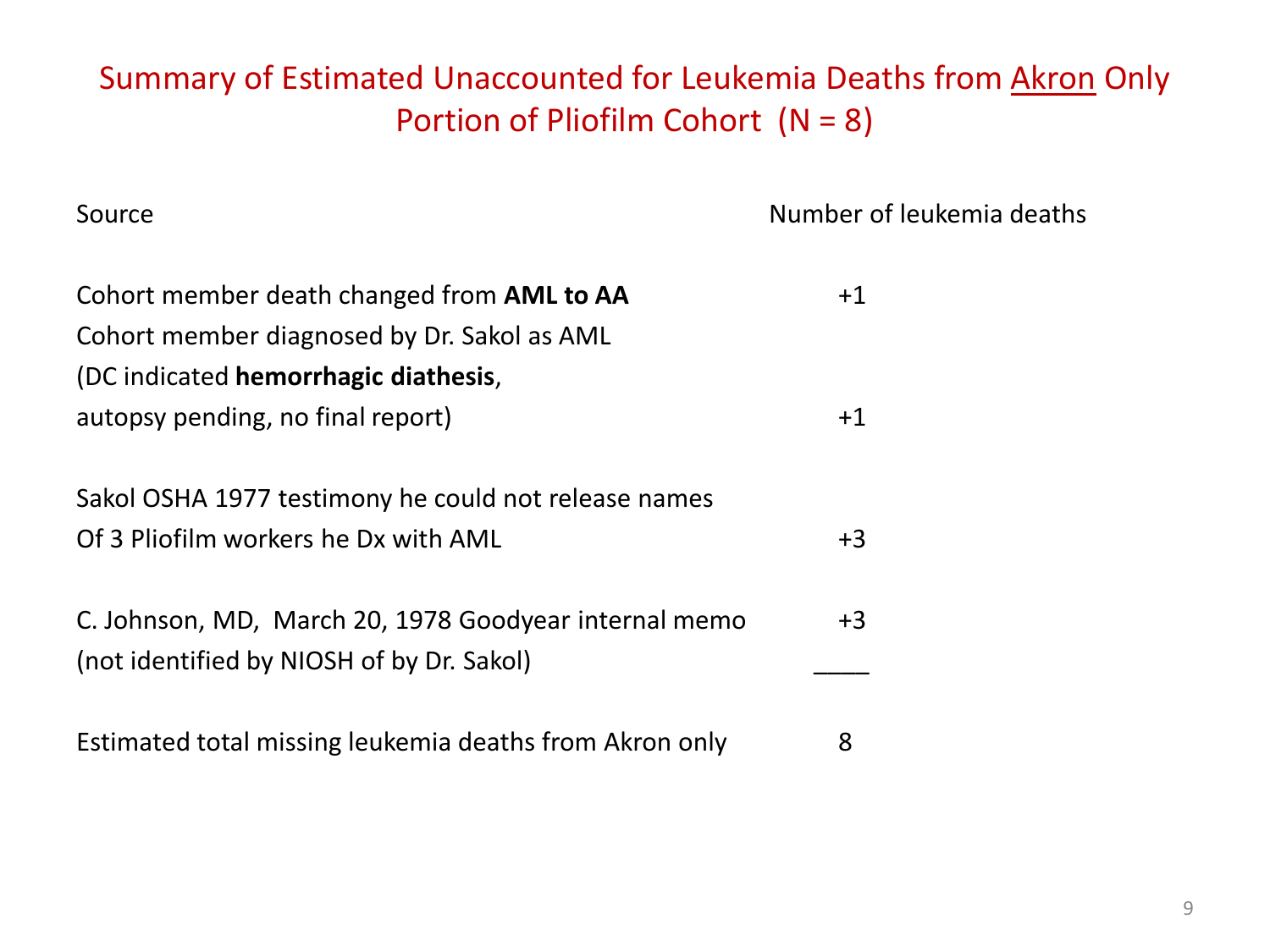## **Leukemia Deaths Between 1950-1996 Among White Male Pliofilm Cohort Members Exposed to Benzene by Year and Age of Death and Plant Location**

| Year of      | Age at       | <b>Cause of Death-ICD Code</b>                                          | <b>Plant</b>   | Leukemia     |
|--------------|--------------|-------------------------------------------------------------------------|----------------|--------------|
| <b>Death</b> | <b>Death</b> | in Effect at Time of death                                              | Location       | death #      |
|              |              |                                                                         |                |              |
| 1950         | 29           | Chronic myelogenous leukemia (204.1)                                    | 1              | $\mathbf{1}$ |
| 1954         | 28           | Myelogenous leukemia "Chronic" (204.1)                                  | 1.             | 2            |
| 1957         | 57           | Acute monocytic leukemia (204.2)                                        | 2              | 3            |
| 1958         | 36           | Monocytic leukemia (204.2)                                              | 1              | 4            |
| 1958         | 60           | Acute myelocytic leukemia (204.3)                                       | 2              | 5            |
| 1960         | 65           | Acute myelogenous leukemia (204.3)                                      | $\overline{2}$ | 6            |
| 1961         | 62           | Di Guglielmo's acute myelocytic leukemia (204.3)                        | 2              | 7            |
| 1961         | 57           | Acute granulocytic leukemia (204.3)                                     | 2              | 8            |
|              |              | 1962-1978 (17 years) No leukemia deaths identified among cohort members |                |              |
| 1979         | 67           | Acute myeloblastic leukemia (205.0)                                     | 2              | 9            |
| 1984         | 67           | Chronic myeloid leukemia (205.1)                                        | 2              | 10           |
| 1985         | 67           | Acute lymphoid leukemia (204.0)                                         | 1              | 11           |
| 1985         | 67           | Acute myeloid leukemia (205.0)                                          | $\overline{2}$ | 12           |
| 1986         | 71           | Leukemia - unspecified (208.9)                                          | 1              | 13           |
| 1987         | 81           | Leukemia - unspecified (208.9)                                          | 1              | 14           |
| 1991         | 79           | Myeloid leukemia - unspecified (205.9)                                  | 1              | 15           |

Source: Adapted from Appendix Table A of **Rinsky et al. 2002;** 1 = St. Marys, Ohio; 2 = Akron, Ohio

\_\_\_\_\_\_\_\_\_\_\_\_\_\_\_\_\_\_\_\_\_\_\_\_\_\_\_\_\_\_\_\_\_\_\_\_\_\_\_\_\_\_\_\_\_\_\_\_\_\_\_\_\_\_\_\_\_\_\_\_\_\_\_\_\_\_\_\_\_\_\_\_\_\_\_\_\_\_\_\_\_\_\_\_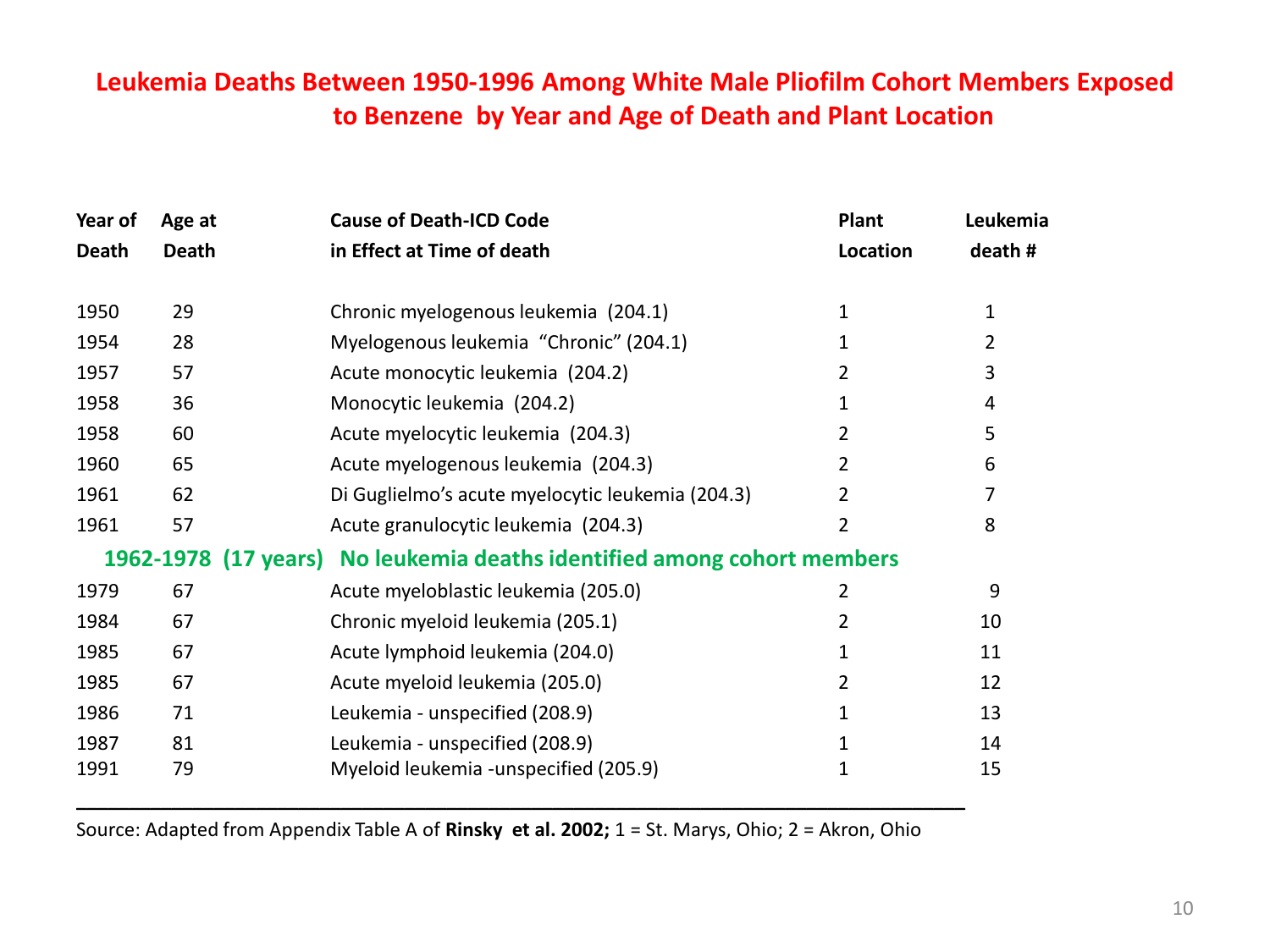## **Leukemia Deaths Between 1950-1996 Among White Male Pliofilm Cohort Members Exposed to Benzene (continued)**

| Year of Age at |       | <b>Cause of Death-ICD Code</b> | <b>Plant</b> | Leukemia |
|----------------|-------|--------------------------------|--------------|----------|
| Death          | Death | in Effect at Time of death     | Location     | death#   |

## **1976- NIOSH makes site visit and copies Pliofilm employment records**

| 1979 | 67 | Acute myeloblastic leukemia (205.0)   | 9  |
|------|----|---------------------------------------|----|
| 1984 | 67 | Chronic myeloid leukemia (205.1)      | 10 |
| 1985 | 67 | Acute lymphoid leukemia (204.0)       | 11 |
| 1985 | 67 | Acute myeloid leukemia (205.0)        | 12 |
| 1986 | 71 | Leukemia - unspecified (208.9)        | 13 |
| 1987 | 81 | Leukemia - unspecified (208.9)        | 14 |
| 1991 | 79 | Myeloid leukemia -unspecified (205.9) | 15 |

Source: Adapted from Appendix Table A of **Rinsky et al. 2002;** 1 = St. Marys, Ohio; 2 = Akron, Ohio

\_\_\_\_\_\_\_\_\_\_\_\_\_\_\_\_\_\_\_\_\_\_\_\_\_\_\_\_\_\_\_\_\_\_\_\_\_\_\_\_\_\_\_\_\_\_\_\_\_\_\_\_\_\_\_\_\_\_\_\_\_\_\_\_\_\_\_\_\_\_\_\_\_\_\_\_\_\_\_\_\_\_\_\_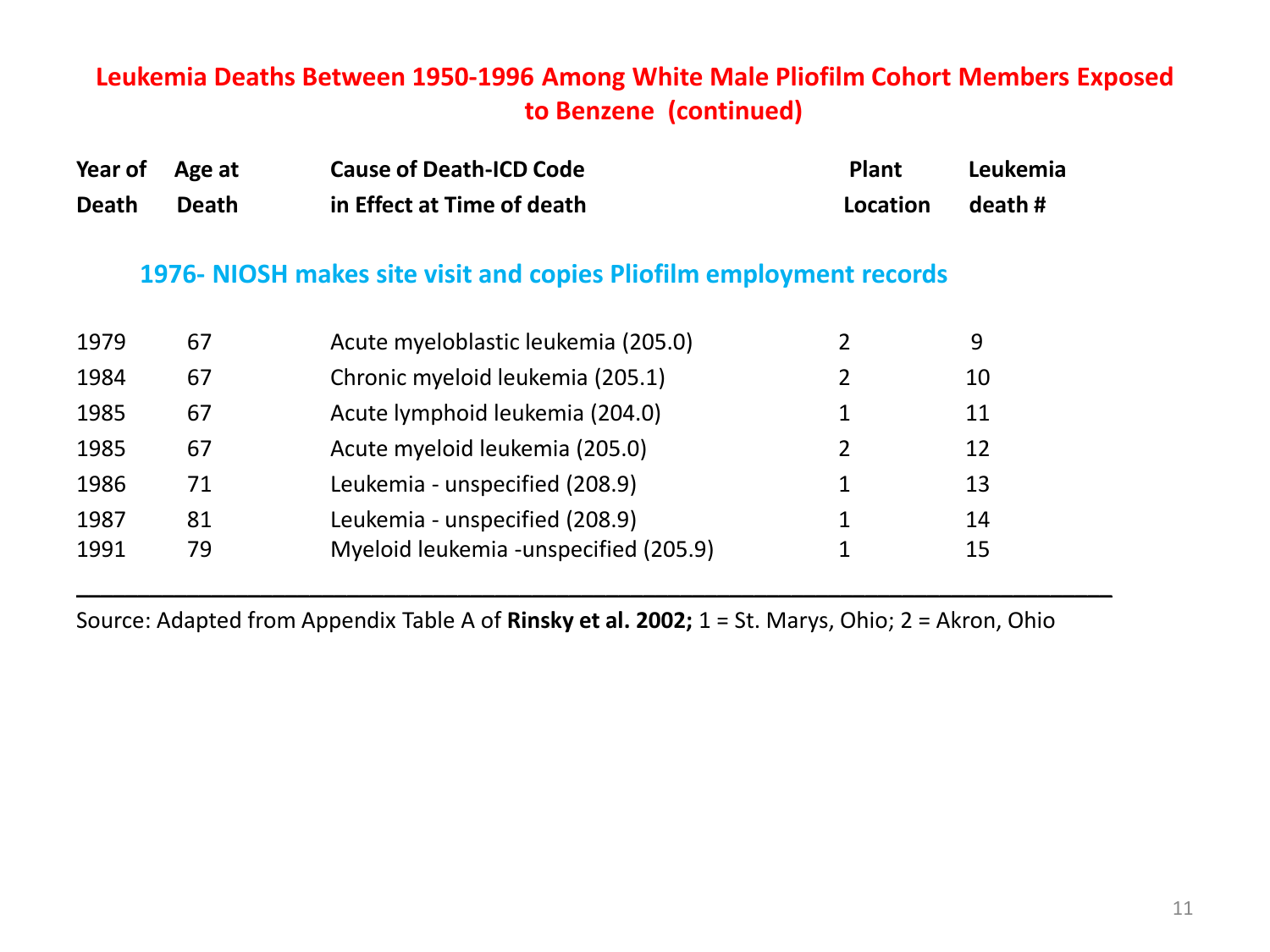## **Observed and Expected Deaths from Leukemia Among Male and Female Pliofilm Workers (Entire Cohort by 3 Follow-up Periods)**

| Period<br><sub>of</sub>                 |                  | <b>Number of Deaths</b> |             |                                                                                                |  |  |
|-----------------------------------------|------------------|-------------------------|-------------|------------------------------------------------------------------------------------------------|--|--|
| Followup                                | Observed         | Expected                | <b>SMR</b>  | $(95\% \text{ CI})$                                                                            |  |  |
| $SMR1$ 1950-1961                        | 8                | 0.59                    | 13.55       | $(5.83 - 26.70)$                                                                               |  |  |
| SMR <sub>2</sub> 1962-1975              | $\boldsymbol{0}$ | 1.38                    | 0.00        |                                                                                                |  |  |
| $SMR3$ 1976-1996                        | 7                | 4.10                    | 1.71        | $(0.69 - 3.52)$                                                                                |  |  |
| Source: Silver et al. 2002, Appendix A; |                  |                         |             |                                                                                                |  |  |
| 1950-1961 and 1976-1996 SEPARATELY      |                  |                         |             | "ESTIMATED" LEUKEMIA DEATHS DURING YEARS 1962-1975 ASSUMING SAME RELATIVE RISK AS FOR PERIODS  |  |  |
| SMR <sub>2</sub> 1962-1975              | "18.7"           | 1.38                    | 13.55       | (based on 1950 – 1961 SMR <sub>1</sub> )                                                       |  |  |
| SMR <sub>2</sub> 1962-1975              | "2.4"            | 1.38                    | <u>1.71</u> | (based on 1976-1996 SMR <sub>3</sub> )                                                         |  |  |
| Mid-point estimate:                     | "10.5"           |                         |             |                                                                                                |  |  |
|                                         |                  |                         |             | Note: Number in quotation is the estimated observed number of leukemia deaths for time period. |  |  |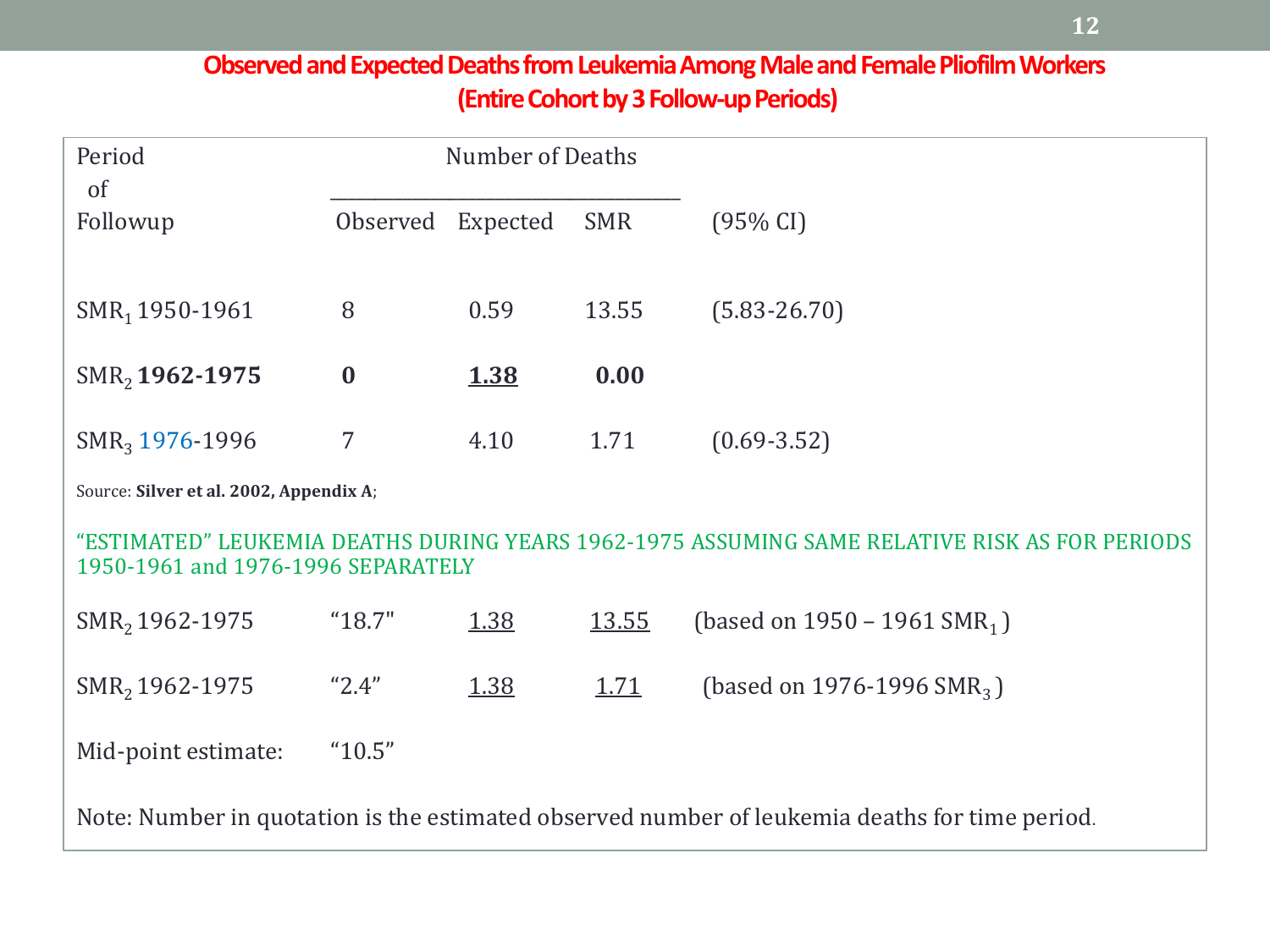One Study Rarely Cited Indicating a risk of AML/leukemia in Line with Norwegian Off-shore Worker Studies

Talbott (2011) Risk of leukemia as a result of community exposure to gasoline vapors: A follow-up study. Environ Res 111, 597-602.

55,000 gallons of gasoline leak from petrol station storage tank and get into local sewage system

Residents begin smelling organic vapors in their homes  $\sim$  1990

Cumulative benzene exposure to population:

 $Average = 0.03$  ppm-years

Highest household = 2ppm-years

Exposures determined by **Pennsylvania Department of Health**  and **Centers for Disease Control**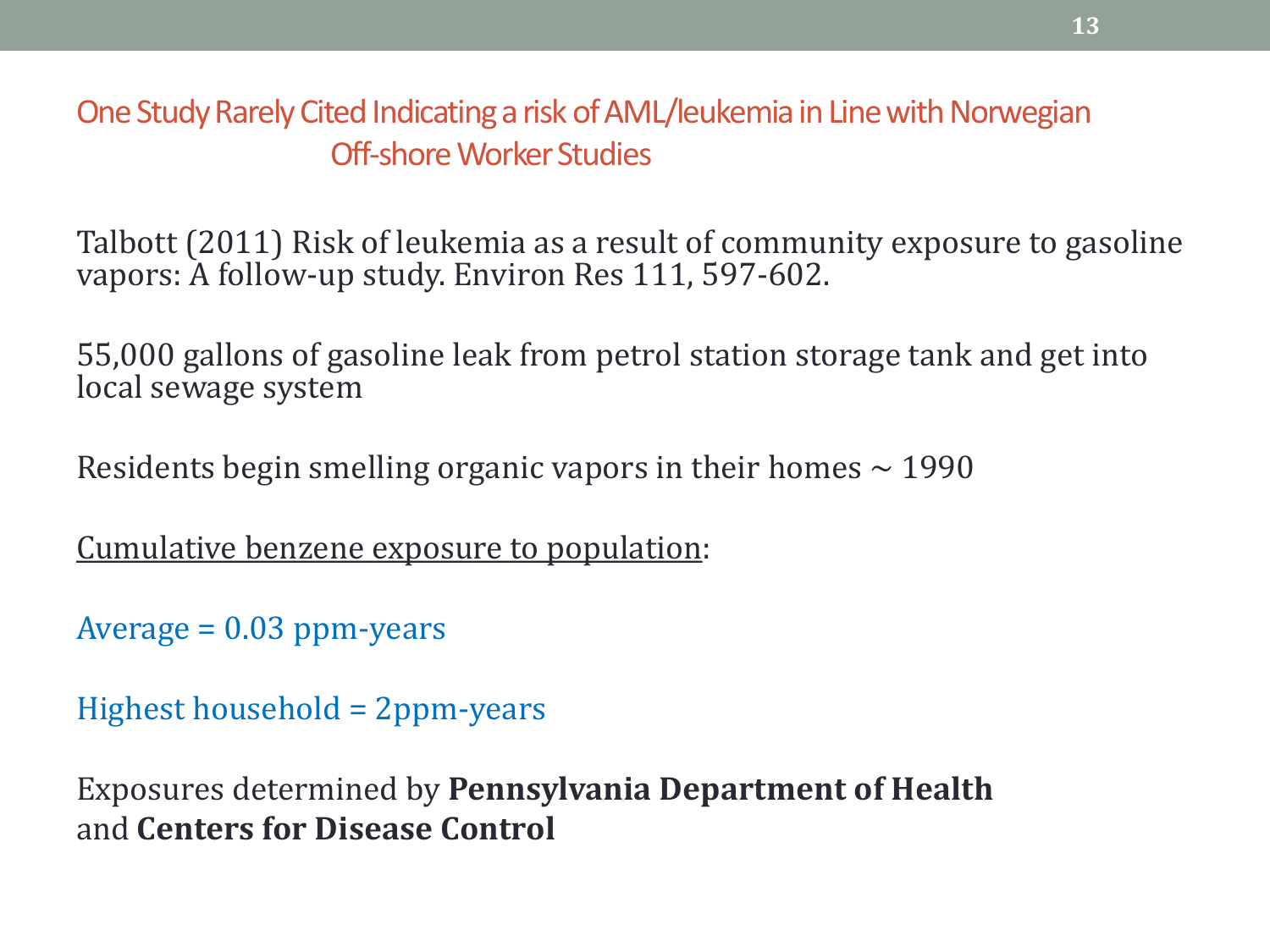## **Age-Adjusted SIRs for total leukemia and AML in the combined gasoline spill areas of Hazle Township and Hazleton compared to Pennsylvania (PA) rates for three time intervals**

|                        | <b>Total Leukemia</b>                              |            |  |                    | <b>AML</b>                                            |  |  |
|------------------------|----------------------------------------------------|------------|--|--------------------|-------------------------------------------------------|--|--|
| <b>Intervals</b>       |                                                    |            |  | Obs Exp SIR 95% CI | <b>SIR</b><br>Obs<br>Exp<br>95% CI                    |  |  |
| 1985-1989<br>1990-1994 | $\overline{\mathbf{0}}$<br>$\overline{\mathbf{0}}$ | $0.44$ --- |  | 0-6.8              | $\overline{0}$<br>$0.13$ --- 0-23.04                  |  |  |
|                        |                                                    |            |  |                    | 1995-2001 5 0.77 6.49* 2.1-15.1 3 0.26 11.5* 2.4-33.7 |  |  |

 $= P < 0.05$ 

Source: Talbott (2011) Risk of leukemia as a result of community exposure to gasoline vapors: A follow-up study. Environ Res 111, 597-602.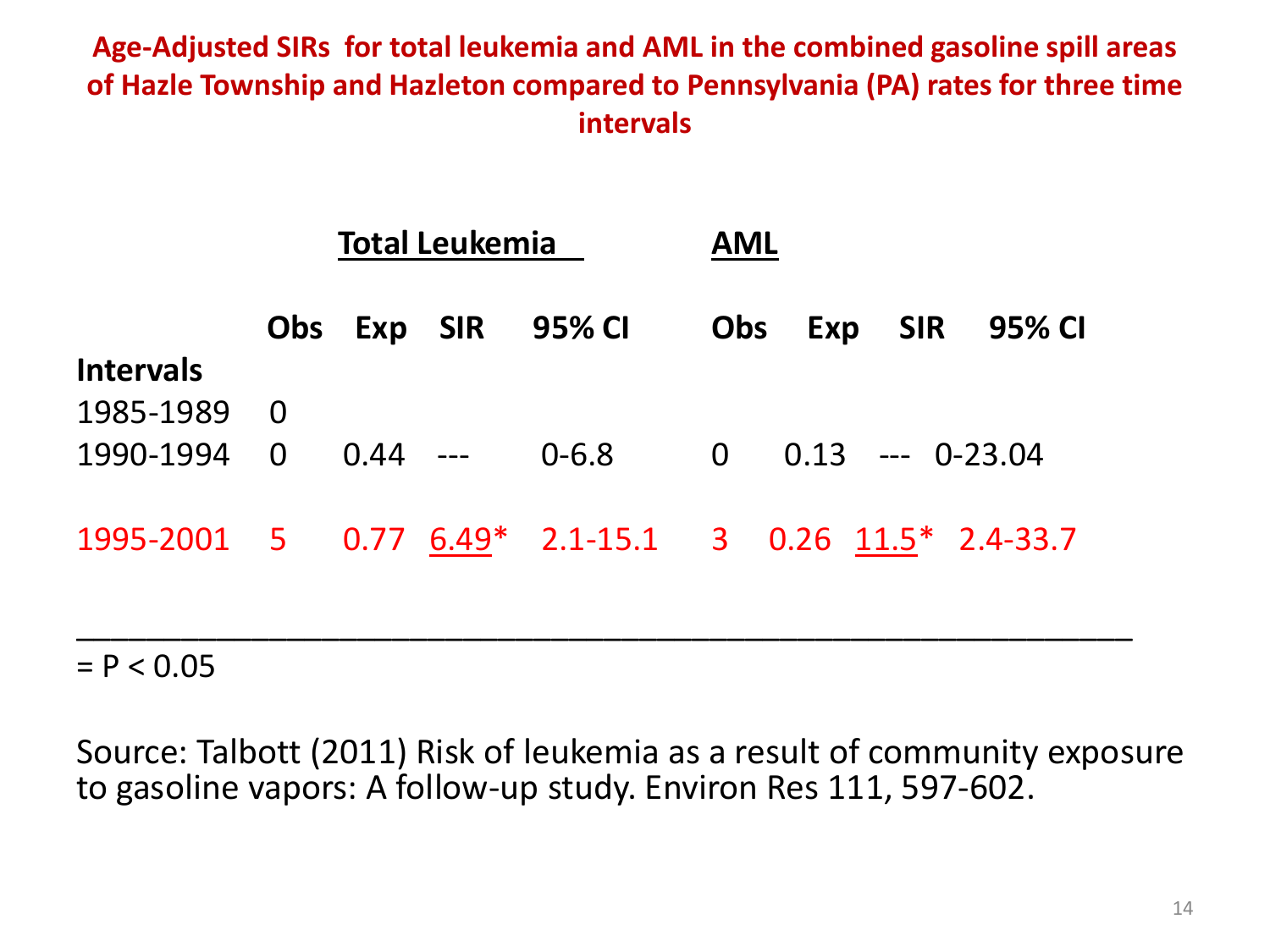# Cum Bz Exp and Leukemia-Statis Sign Results



PPM-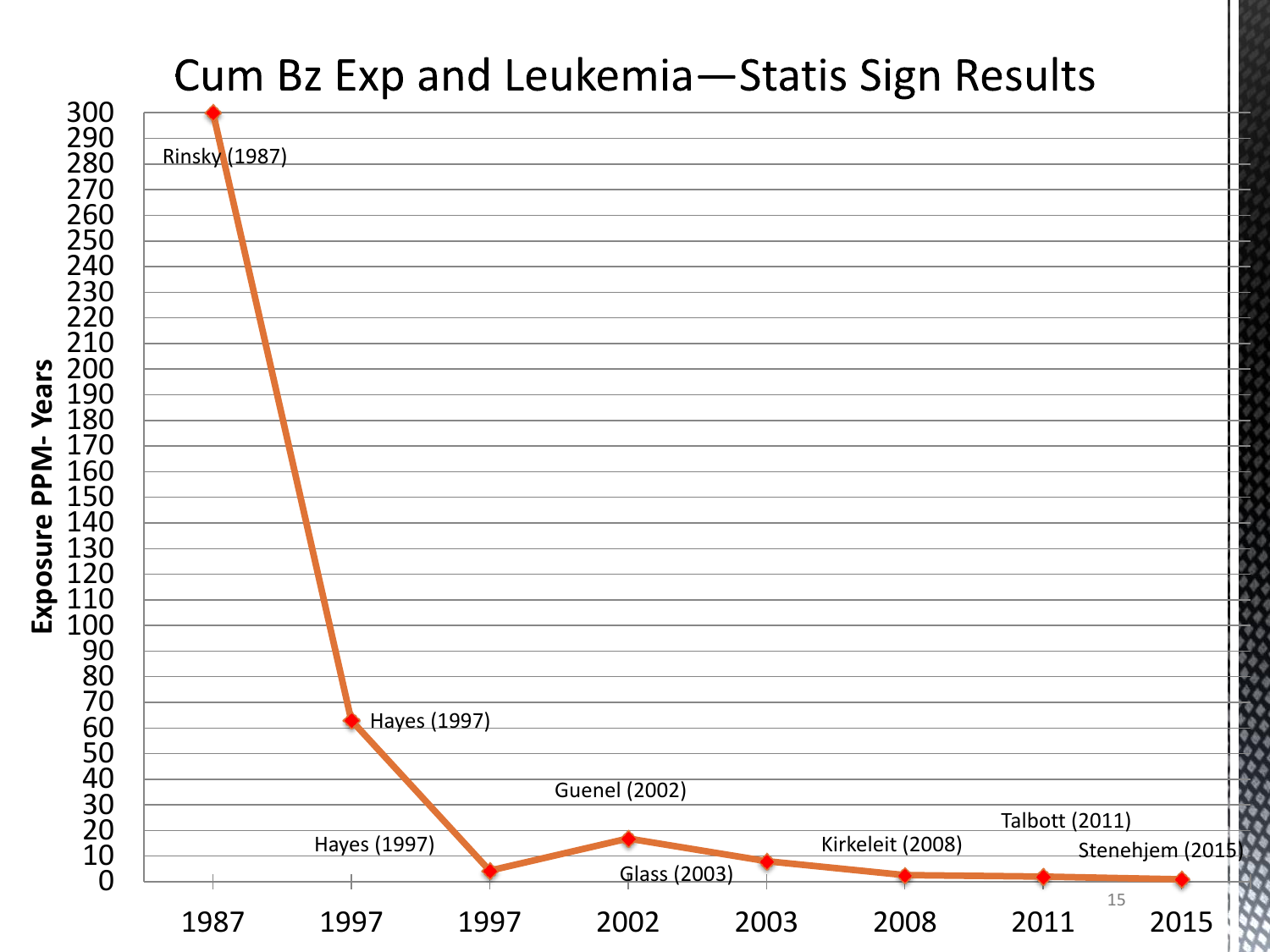### **POPULATIONS INDICATING ELEVATED RISK FROM LOW CUMULATIVE BENZENE EXPOSURES**

### CUMULATIVE BENZENE EXPOSURE AND RELATIVE RISK OF LEUKEMIA

| <b>STUDY</b>                 | <b>OBS/EXP</b> | <b>RR</b> | <b>Exposure</b><br><b>PPM-YRS.</b> | <b>LEUKEMIA TYPE</b>  |
|------------------------------|----------------|-----------|------------------------------------|-----------------------|
| <b>HAYES</b> (1997)          | 10/3.1         | 3.2       | 6.7 ( $< 10$ ) $*$                 | MDS/AML               |
| <b>HAYES</b> (1997)          | 7/2.6          | 2.7       | 4.5 $(40) #$                       | MDS/AML               |
| <b>HEALTH WATCH</b>          | 15/6.9         | 2.2       | < 4.9                              | <b>MYELOID</b>        |
| Signori Costantini<br>(2003) | 9/2.95         | 3.05      | 14.7                               | <b>TOTAL LEUKEMIA</b> |
| KIRKELEIT (2008)             | 6/2.08         | 2.89      | $2.55$ (max)<br>$0.81$ (ave)       | AML                   |

\* = constant exposure group; California EPA, Office of Environmental Health Hazard Assessment (OEHHA) 2001

\_\_\_\_\_\_\_\_\_\_\_\_\_\_\_\_\_\_\_\_\_\_\_\_\_\_\_\_\_\_\_\_\_\_\_\_\_\_\_\_\_\_\_\_\_\_\_\_\_\_\_\_\_\_\_\_\_\_\_\_\_\_\_\_\_\_\_\_\_\_\_\_\_\_\_\_\_\_\_\_\_\_\_\_\_\_\_\_\_\_\_\_\_\_\_\_\_\_\_\_\_\_\_\_\_\_\_\_\_\_\_\_\_\_\_\_\_\_\_\_

# = cumulative exposure group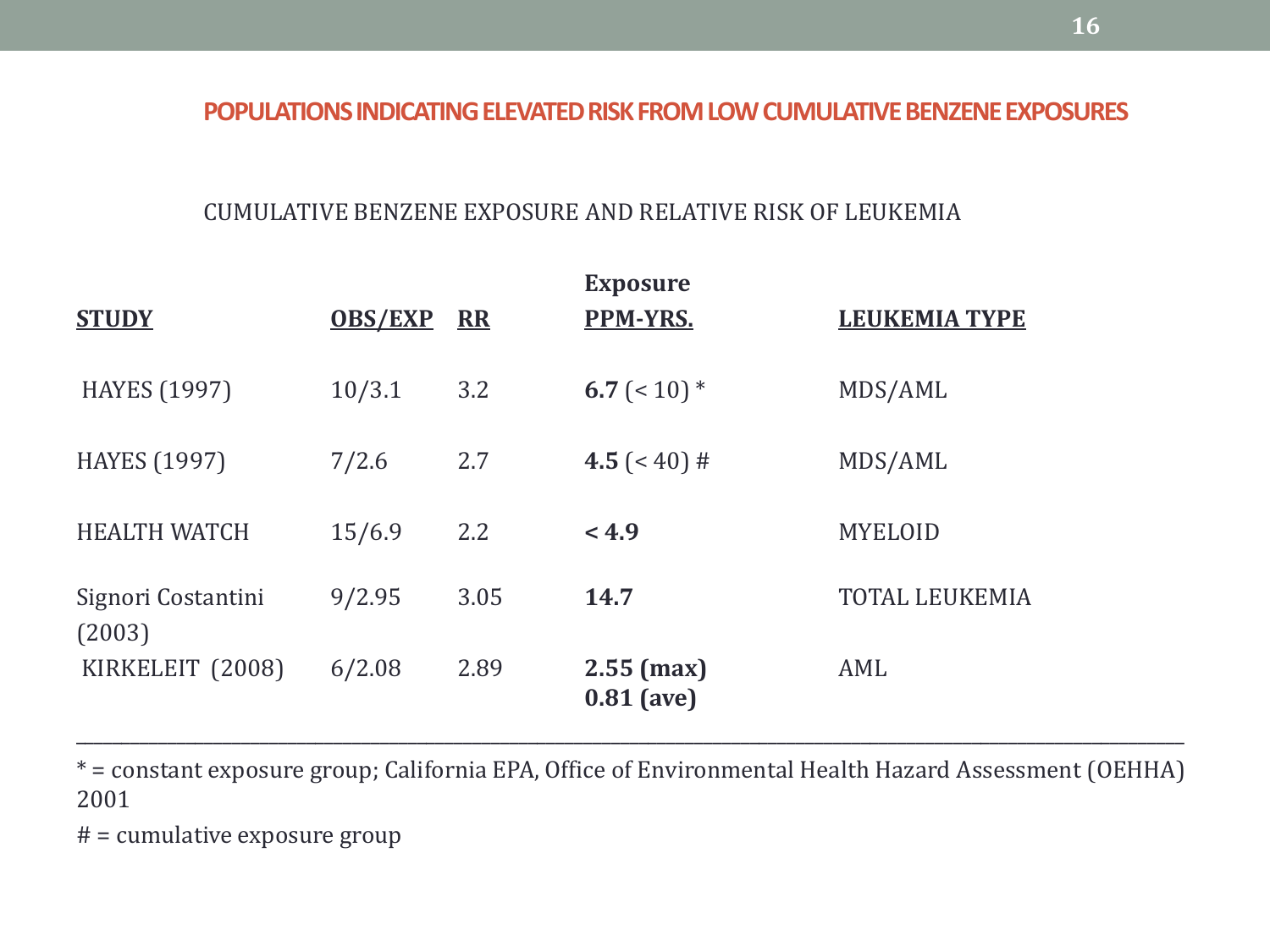## **POPULATIONS INDICATING ELEVATED RISK FROM LOW CUMULATIVE BENZENE EXPOSURES (continued)**

### CUMULATIVE BENZENE EXPOSURE AND RELATIVE RISK OF LEUKEMIA

|                       |          |       | <b>EXPOSURE</b>  |                       |    |
|-----------------------|----------|-------|------------------|-----------------------|----|
| <b>STUDY</b>          | OBS/EXP  | R     | <b>PPM-YRS</b>   | <b>LEUKEMIA TYPE</b>  |    |
|                       |          |       |                  |                       |    |
|                       |          |       |                  |                       |    |
| STENEJHEM (2015)      | sign D-R | 4.85  | $\leq 1$         | <b>AML</b>            |    |
|                       |          | 2.24  | < 1              | <b>MYELOID</b>        |    |
|                       |          |       |                  |                       |    |
| <b>TALBOTT (2011)</b> | 5/1.20   | 6.49  | $2$ (max)        | <b>TOTAL LEUKEMIA</b> |    |
|                       |          |       | $0.03$ (ave)     | 1990-2001             |    |
|                       |          |       |                  |                       |    |
| <b>TALBOTT (2011)</b> | 3/0.39   | 7.69  | $2$ (max)        | AML (1990-2001)       |    |
|                       | 3/0.26   | 11.54 | $2$ (max)        | AML (1995-2001)       |    |
|                       |          |       | $0.03$ (ave)     |                       |    |
|                       | 2/0.12   | 16.8  | <b>Rel High</b>  | AML (1990-2001)       |    |
|                       |          |       |                  |                       |    |
| GLASS (2003)          | 5        | 7.17  | 12.04            | <b>ANLL</b>           |    |
|                       | 13       | 11.3  | $11 - 23$        | <b>TOTAL LEUKEMIA</b> |    |
|                       |          |       |                  |                       |    |
| SCHNATTER (2012)      | 15       | 4.33  | > 2.93 / < 0.348 | <b>MDS</b>            |    |
|                       | 21       | 1.39  | > 2.93 / < 0.348 | AML                   | 17 |
|                       |          |       |                  |                       |    |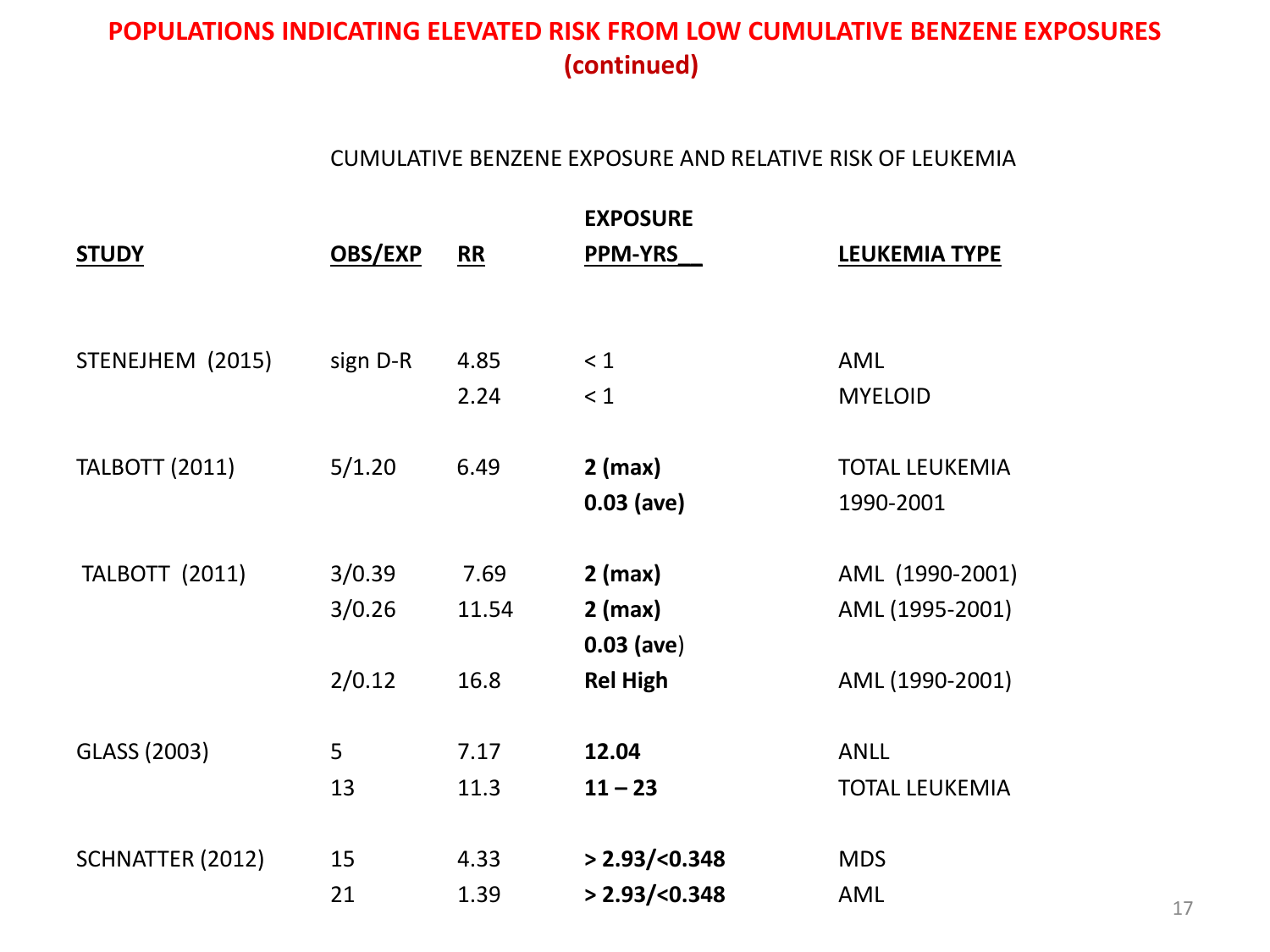### **Will history repeat itself?**

## **Will the delay in identifying benzene as a cause of AML prior to the Infante 1977 study be repeated today with benzene exposure and NHLs?**

### **Evidence that benzene should be considered a known cause of NHL:**

WHO has changed the definition of NHL to include a very broad range of lymphatic cancers

Epidemiological studies of NHL (including CLL, Myeloma and ALL in children) demonstrate significant association.

Previous debate now settled that myeloid and lymphoid cells are derived from same hematopoietic stem cell in which mutation leads to AML

Benzene affects multiple hematopoietic precursor chromosomal sites

Strong evidence in humans—benzene is genotoxic to lymphatic precursor cells

Dozens of papers showing genotoxic changes in circulating lymphocytes of benzene-exposed workers

\_\_\_\_\_\_\_\_\_\_\_\_\_\_\_\_\_\_\_\_\_\_\_\_\_\_\_\_\_\_\_\_\_\_\_\_\_\_\_\_\_\_\_\_\_\_\_\_\_\_\_\_\_\_\_\_\_\_\_\_\_\_\_\_\_\_\_\_\_\_\_\_\_\_\_\_\_\_

Lymphomas observed in benzene-exposed laboratory animals in 10 separate studies

Adapted from: Goldstein, BD. (2010) Benzene as a cause of lymphoproliferative disorders. Chemico-Biol Interactions 184, 147-150.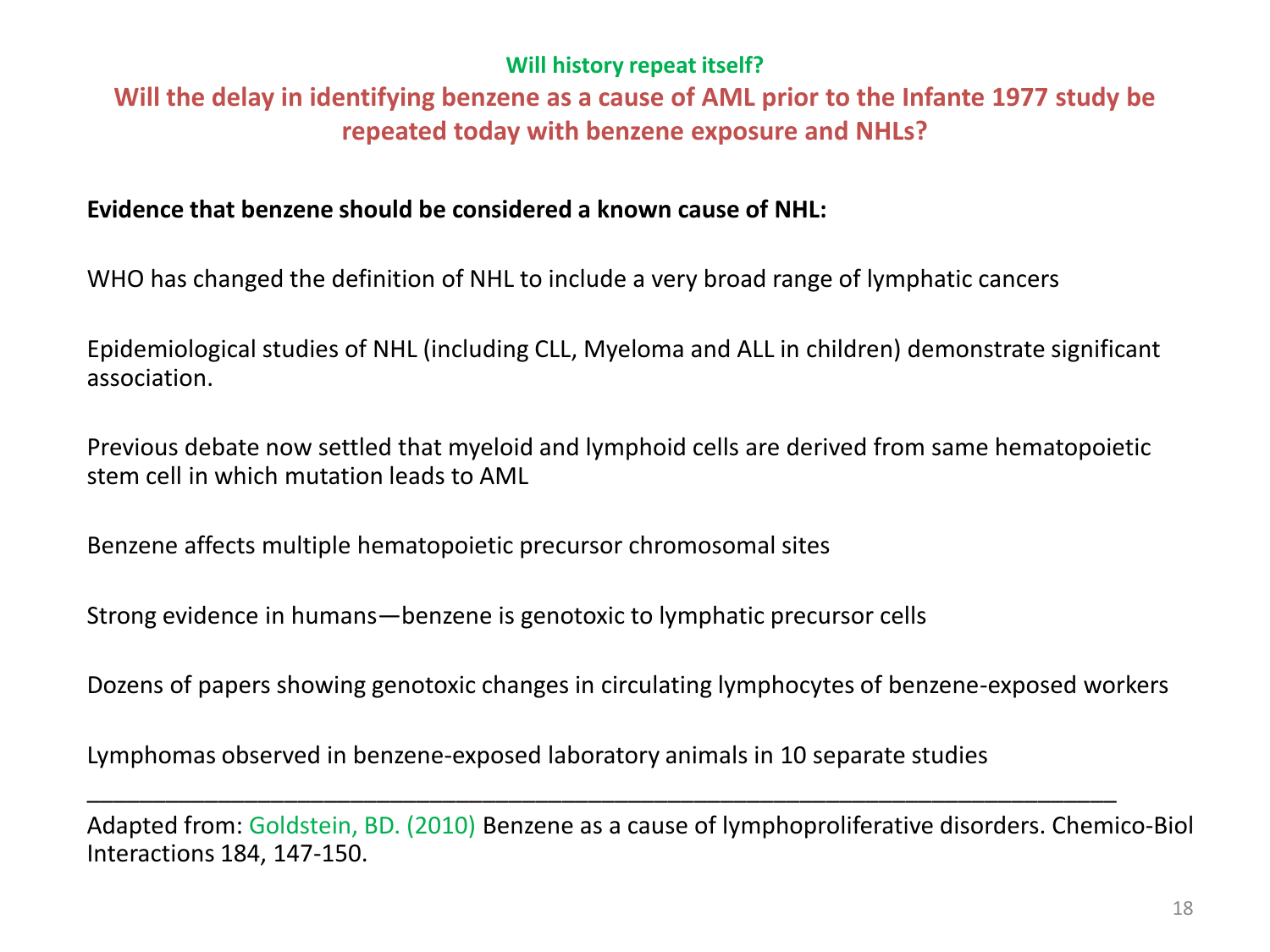## Significantly Elevated Risks of Childhood Leukemia Associated with the Following Sources of Benzene Exposure:

**Gasoline aromatic hydrocarbons from refinery pollution petroleum waste sites mobile sources (automobile exhaust) Paints paint products and thinners secondary cigarette smoke in the home**

#### **Parental exposures to:**

**Benzene Gasoline motor vehicle related jobs Painting Home painting**

**Oil-based paints outside the home** 

**rubber solvents**

**Mineral spirits.** 

### **Question? Do children represent a subpopulation that exhibits an elevated risk of leukemia from very low level environmental benzene exposure?**

\_\_\_\_\_\_\_\_\_\_\_\_\_\_\_\_\_\_\_\_\_\_\_\_\_\_\_\_\_\_\_\_\_\_\_\_\_\_\_\_\_\_\_\_\_\_\_\_\_\_\_\_\_\_\_\_\_\_\_\_\_\_\_\_\_\_\_\_\_\_\_\_\_\_\_\_\_\_\_\_\_\_\_\_\_\_\_\_\_\_\_\_\_\_\_\_\_\_

**Sources**: Carlos-Williams et al. (2015) Parental, In utero, and early-life exposure to benzene and the risk of childhood leukemia: A 9<br>Mete explicie, Am J Frid 192, 1, 14, J lafanta, BE (2017) Pesidential assumitu to gece Meta-analysis. Am J Epid 183, 1-14. ; Infante, PF. (2017) Residential proximity to gasoline stations and risk of childhood leukemia. Am J Epid 185, 1-4. ; Steinmaus & Smith (2017) Response to "Proximity to gasoline stations and childhood leukemia." Am J Epid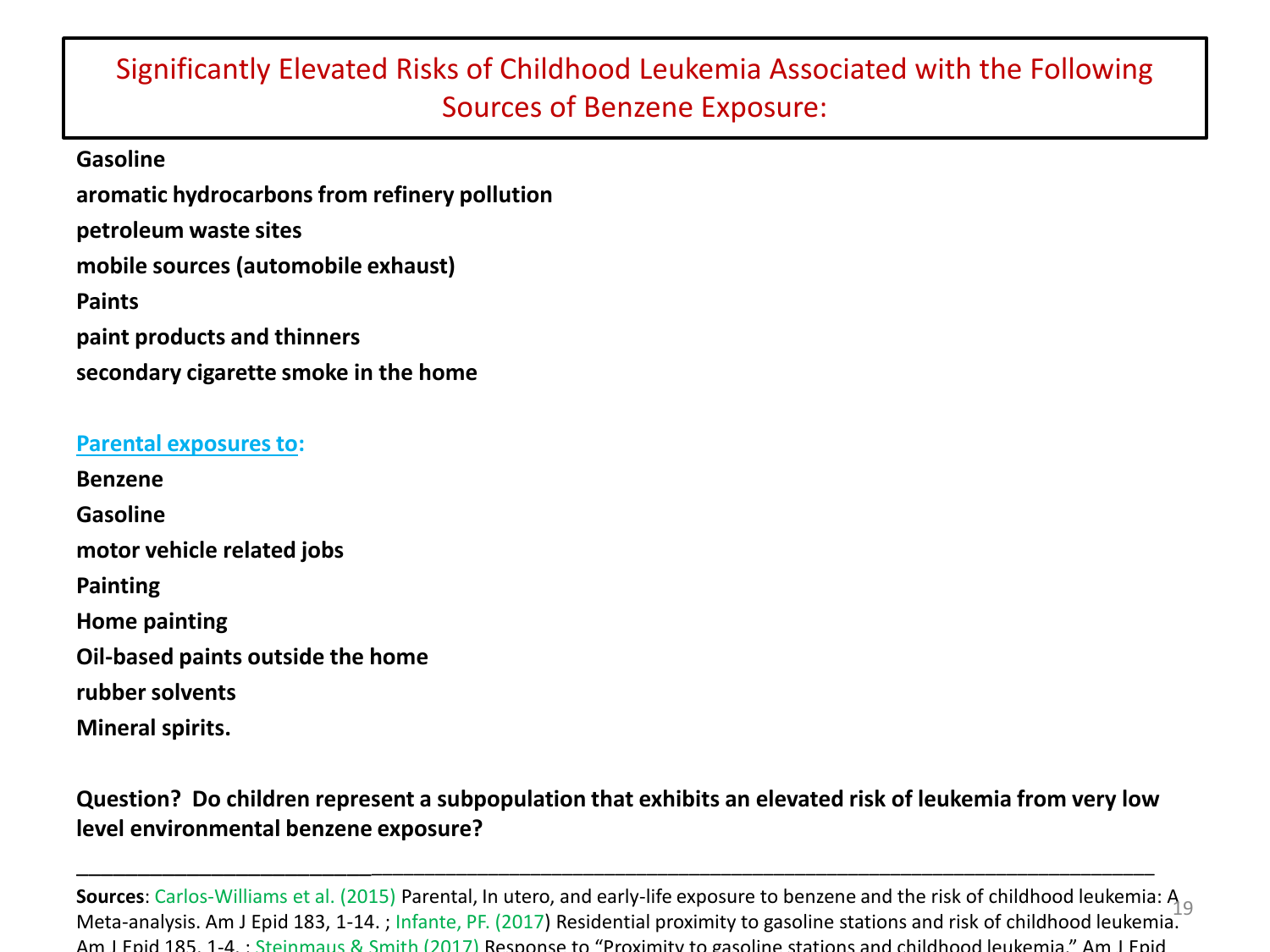- **Conclusions on Benzene and Cancer Risk**
- The Pliofilm study should only be relied upon for hazard identification, not QRA
- Universal acceptance of data demonstrating benzene as a cause of AML was unnecessarily delayed for  $\sim$  2 decades because of insufficient cohort study results.
- While the epidemiological data demonstrating significant positive associations with NHLs may be debatable, ....
- Mechanistic data demonstrating that benzene affects multiple hematopoietic stem cells, and is genotoxic to lymphatic precursor cells provide strong supporting evidence for benzene as a cause of human lymphoma.
- Although exposure-response relationship benzene and NHL is less well defined than for leukemia, reduction in benzene exposure will also reduce risk of human NHL